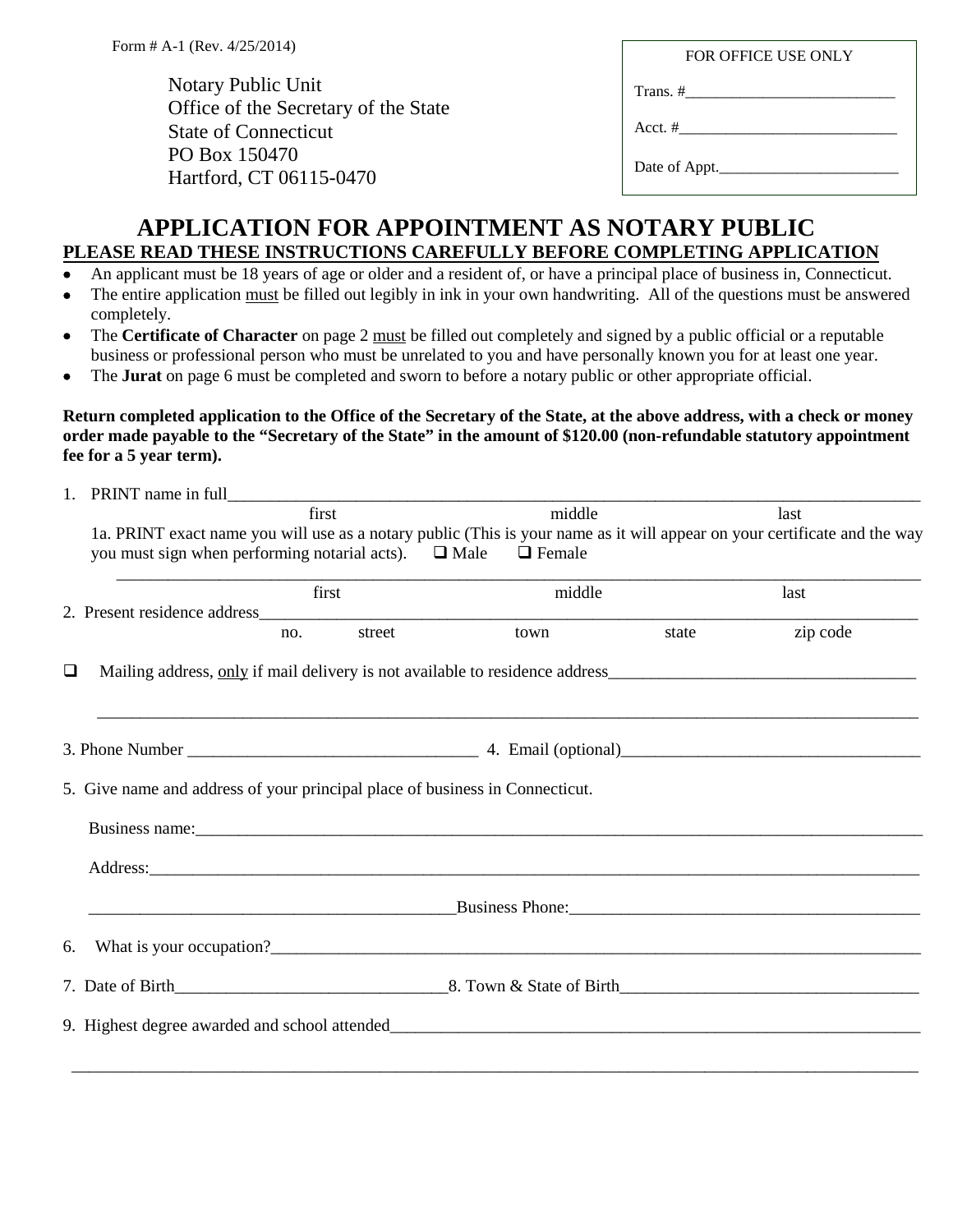10. For what purpose do you expect most frequently to use a notary public appointment?

| 11. Have you ever been convicted of a felony or misdemeanor? If yes, please provide date, charge, town, court and terms of |  |
|----------------------------------------------------------------------------------------------------------------------------|--|
| sentence. Do not list parking tickets.                                                                                     |  |
| $\Box$ Yes. $\Box$ No.                                                                                                     |  |

\_\_\_\_\_\_\_\_\_\_\_\_\_\_\_\_\_\_\_\_\_\_\_\_\_\_\_\_\_\_\_\_\_\_\_\_\_\_\_\_\_\_\_\_\_\_\_\_\_\_\_\_\_\_\_\_\_\_\_\_\_\_\_\_\_\_\_\_\_\_\_\_\_\_\_\_\_\_\_\_\_\_\_\_\_\_\_\_\_\_\_\_\_\_\_\_\_\_\_\_

\_\_\_\_\_\_\_\_\_\_\_\_\_\_\_\_\_\_\_\_\_\_\_\_\_\_\_\_\_\_\_\_\_\_\_\_\_\_\_\_\_\_\_\_\_\_\_\_\_\_\_\_\_\_\_\_\_\_\_\_\_\_\_\_\_\_\_\_\_\_\_\_\_\_\_\_\_\_\_\_\_\_\_\_\_\_\_\_\_\_\_\_\_\_\_\_\_\_\_\_

\_\_\_\_\_\_\_\_\_\_\_\_\_\_\_\_\_\_\_\_\_\_\_\_\_\_\_\_\_\_\_\_\_\_\_\_\_\_\_\_\_\_\_\_\_\_\_\_\_\_\_\_\_\_\_\_\_\_\_\_\_\_\_\_\_\_\_\_\_\_\_\_\_\_\_\_\_\_\_\_\_\_\_\_\_\_\_\_\_\_\_\_\_\_\_\_\_\_\_

\_\_\_\_\_\_\_\_\_\_\_\_\_\_\_\_\_\_\_\_\_\_\_\_\_\_\_\_\_\_\_\_\_\_\_\_\_\_\_\_\_\_\_\_\_\_\_\_\_\_\_\_\_\_\_\_\_\_\_\_\_\_\_\_\_\_\_\_\_\_\_\_\_\_\_\_\_\_\_\_\_\_\_\_\_\_\_\_\_\_\_\_\_\_\_\_\_\_

\_\_\_\_\_\_\_\_\_\_\_\_\_\_\_\_\_\_\_\_\_\_\_\_\_\_\_\_\_\_\_\_\_\_\_\_\_\_\_\_\_\_\_\_\_\_\_\_\_\_\_\_\_\_\_\_\_\_\_\_\_\_\_\_\_\_\_\_\_\_\_\_\_\_\_\_\_\_\_\_\_\_\_\_\_\_\_\_\_\_\_\_\_\_\_\_\_\_

12. Have you ever been a notary public in Connecticut? If yes, indicate under what name, date of appointment and account number and address.\_\_\_\_\_\_\_\_\_\_\_\_\_\_\_\_\_\_\_\_\_\_\_\_\_\_\_\_\_\_\_\_\_\_\_\_\_\_\_\_\_\_\_\_\_\_\_\_\_\_\_\_\_\_\_\_\_\_\_\_\_\_\_\_\_\_\_\_\_\_\_\_\_\_\_\_\_\_\_

\_\_\_\_\_\_\_\_\_\_\_\_\_\_\_\_\_\_\_\_\_\_\_\_\_\_\_\_\_\_\_\_\_\_\_\_\_\_\_\_\_\_\_\_\_\_\_\_\_\_\_\_\_\_\_\_\_\_\_\_\_\_\_\_\_\_\_\_\_\_\_\_\_\_\_\_\_\_\_\_\_\_\_\_\_\_\_\_\_\_\_\_\_\_\_\_\_\_\_\_

13. Have you at any time been refused a notarial commission, or had a notarial commission revoked. If yes, please provide the state, reason and date.  $\Box$  Yes.  $\Box$  No.

## **CERTIFICATE OF CHARACTER**

|            | of                                       |                            |
|------------|------------------------------------------|----------------------------|
|            | $(town &$ state)                         |                            |
| occupation |                                          | hereby certify that I have |
| known      | the above named applicant, for the past_ | year(s), and               |

know **him/her** to be a person of good moral character, and that the applicant is, in my opinion, a suitable person to receive the appointment of Notary Public.

| ∽<br>Date |  |
|-----------|--|
|           |  |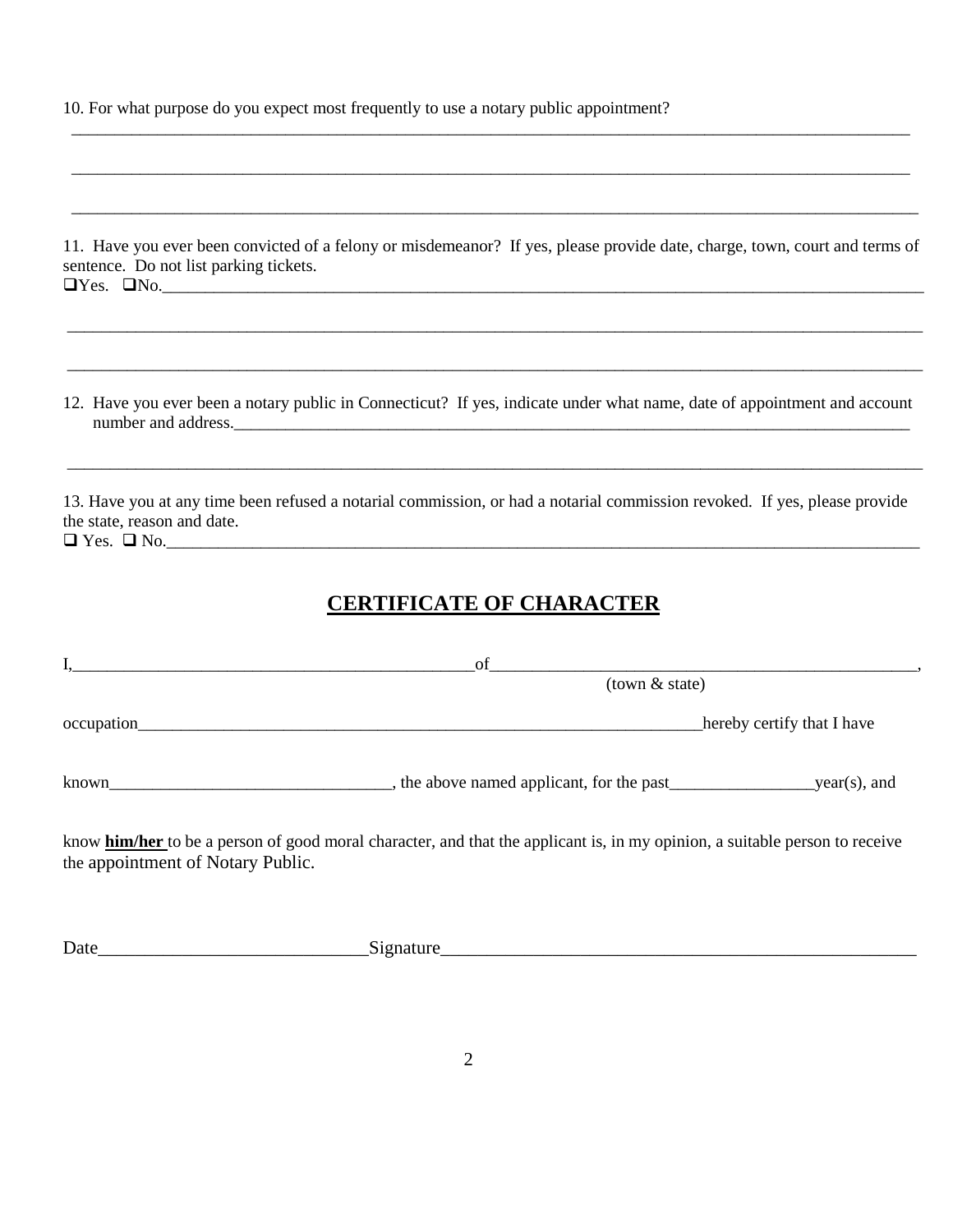## **NOTARY PUBLIC EXAMINATION**

This examination is divided into four sections and must be completed in the applicant's own handwriting. Each question of each section must be answered correctly before an applicant will be appointed a Notary Public. The answers to all questions will be found in the Notary Public Manual. The staff of the Office of the Secretary of the State will not assist you in the completion of this examination because it is a test of your basic understanding of the duties and responsibilities of the Notary Public in the State of Connecticut.

**Section 1** – Place an X in the box corresponding to either true or false for each of the following statements:

|                                                                                                          | True False |                                                                                                                                                                                  |  |
|----------------------------------------------------------------------------------------------------------|------------|----------------------------------------------------------------------------------------------------------------------------------------------------------------------------------|--|
|                                                                                                          | $\Box$     | 1. A Connecticut notary may perform notarial acts anywhere in the United States.                                                                                                 |  |
| $\Box$                                                                                                   | $\Box$     | 2. A notary's embossing seal is not required by Connecticut state law.                                                                                                           |  |
|                                                                                                          | $\Box$     | 3. A notary may not advise persons regarding questions of law.                                                                                                                   |  |
|                                                                                                          | $\Box$     | 4. If a notary's employer pays the fee of that notary's appointment, the notary's stamp and seal are the<br>property of the employer.                                            |  |
|                                                                                                          | ┚          | 5. In taking an acknowledgement, it is sufficient for a notary to require only one form of identification from<br>an individual if that form of identification contains a photo. |  |
|                                                                                                          | $\Box$     | 6. A notary may use a rubber stamp as a substitute for his signature.                                                                                                            |  |
|                                                                                                          | $\Box$     | 7. A resident notary must record his/her oath of office with the town clerk in the town in which he/she<br>resides.                                                              |  |
|                                                                                                          | $\Box$     | 8. A notary should not perform notarial acts in Connecticut with documents that are in the custody and<br>control of a public record keeper.                                     |  |
|                                                                                                          | $\Box$     | 9. When completing a notarial certificate, a notary public must indicate the expiration date of his/her<br>commission.                                                           |  |
|                                                                                                          | $\Box$     | 10. A Connecticut Notary Public must resign if he/she ceases to be a resident and no longer has a principal<br>place of business in Connecticut.                                 |  |
| <b>Section 2</b> – Circle one letter of the phrase that most accurately answers the following questions: |            |                                                                                                                                                                                  |  |
|                                                                                                          |            | 1. A notary public's commission can be revoked or denied for which of the following?                                                                                             |  |

- a. official notary misconduct.
- b. any grounds for which an application for appointment as a notary may be denied.
- c. any violation of any provision of the general statutes.
- d. all of the above.
- 2. Which of the following is not a requirement when taking an acknowledegement?
	- a. the signer must personally appear before the notary.
	- b. the signer must swear to the truthfulness of the statements contained in the document.
	- c. the signer must acknowledge that he/she signed the instrument.
	- d. the signer must state that it is his/her free act and deed.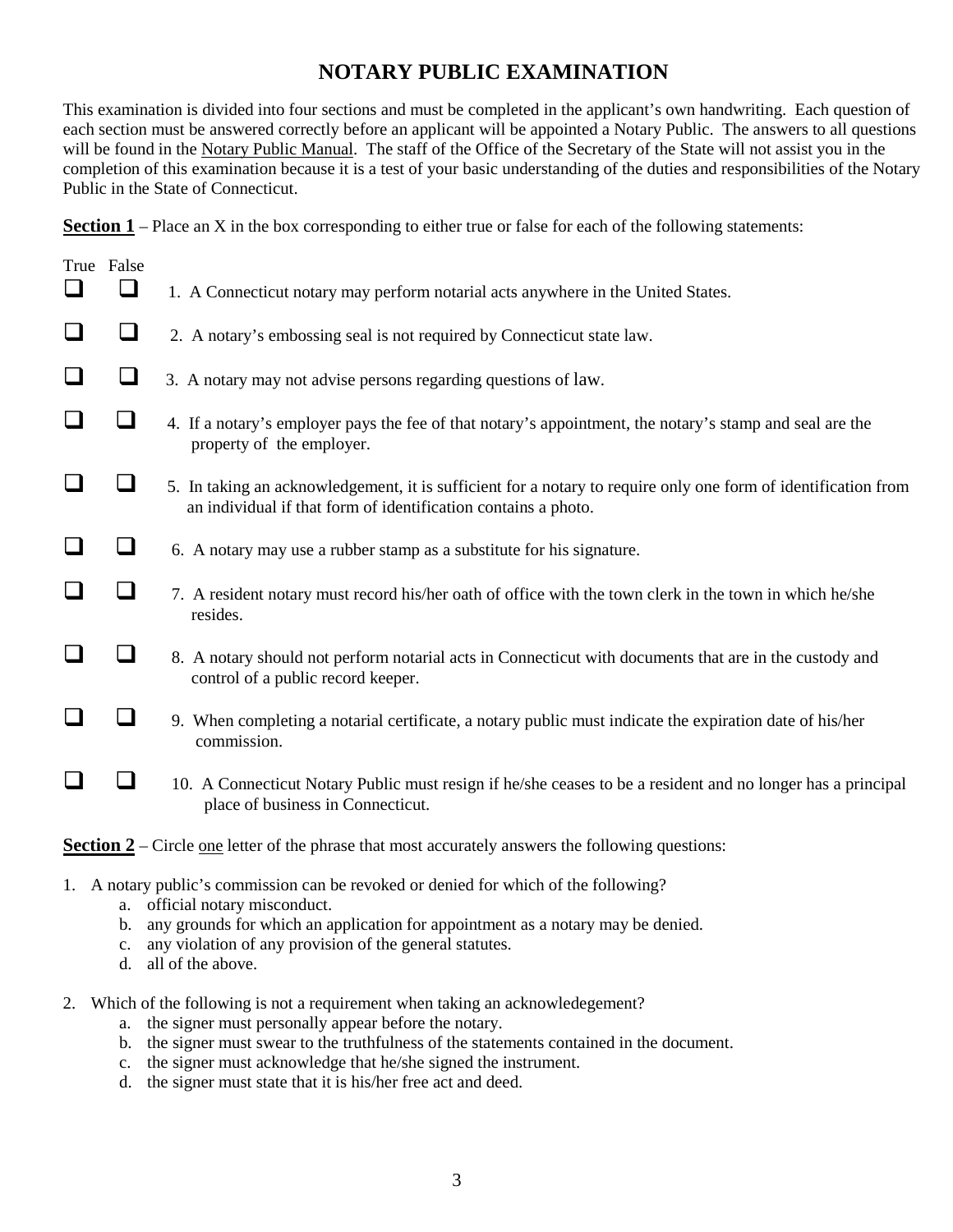- 3. What official is authorized by law to appoint a notary public?
	- a. the Town Clerk of the town in which the notary resides.
	- b. the Governor.
	- c. the Secretary of the State.
	- d. all of the above.
- 4. Which of the following best describes an affidavit?
	- a. any written or printed statement of fact.
	- b. a written or printed statement of fact that is signed in the presence of two witnesses.
	- c. a written or printed statement of facts made voluntarily and confirmed by an oath made before an officer having authority to administer such oath.
- 5. What must a notary do to resign his/her commission?
	- a. advise the secretary of the state's office in writing of his/her intention to resign and the effective date of that resignation.
	- b. advise the secretary of the state's office by telephone of his/her intention to resign and the effective date of that resignation.
	- c. publish a legal notice in a local newspaper.
	- d. mail his/her notary certificate back to the secretary of the state's office.

**Section 3** – In the space before the terms listed below, write the number of the phrase that most accurately defines that term:

 \_\_\_\_\_\_\_\_\_\_Oath \_\_\_\_\_\_\_\_\_\_Notarial Act \_\_\_\_\_\_\_\_\_\_Acknowledgment \_\_\_\_\_\_\_\_\_Notary Public \_\_\_\_\_\_\_\_\_\_Notarial Certificate

- 1. Any act that a notary is empowered to perform under the general statutes.
- 2. A notarial act in which a notary public certifies that a signatory, whose identity is personally known to the notary public or proven on the basis of satisfactory evidence, has admitted, in the notary public's presence, to having voluntarily signed a document for its stated purpose.
- 3. Any person appointed by the Secretary of the State to perform notarial acts.
- 4. The part of, or attachment to, a notarized document to be completed and signed by the notary public.
- 5. A notarial act, or part thereof, in which a notary public certifies that a person has made a vow in the presence of the notary public on penalty of perjury.

**Section 4** – Please respond to the following on the paper provided.

- 1. Write out the complete form of acknowledgment for either an individual or a corporation.
- 2. Write out the form that a notary public would complete, when a sworn statement (affidavit) is made.
- 3. Write out the oath administered to a notary public.
- 4. Describe the ceremony of administering an oath.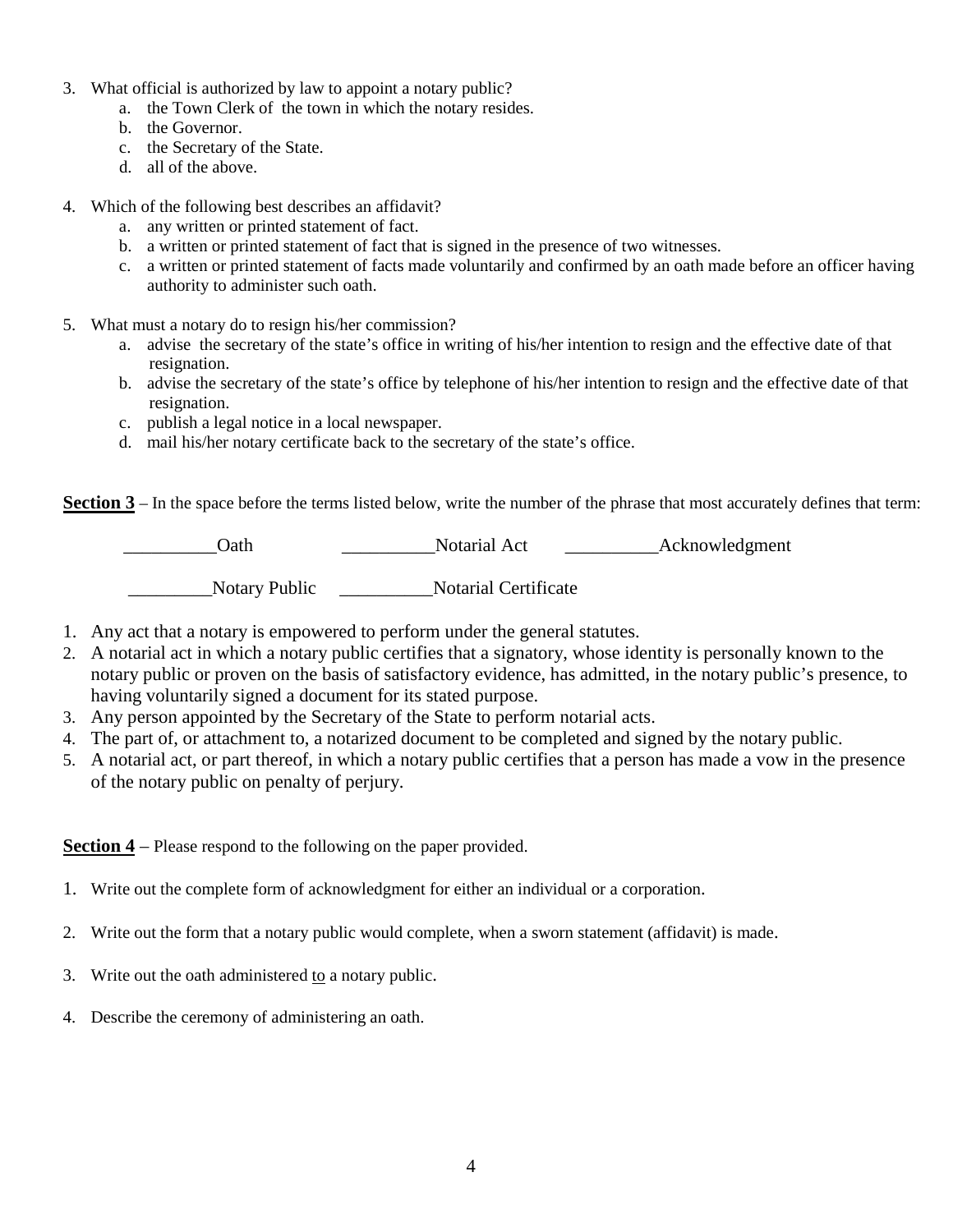| Question 1. |  |
|-------------|--|
|             |  |
|             |  |
|             |  |
|             |  |
|             |  |
|             |  |
|             |  |
|             |  |
|             |  |
|             |  |
|             |  |
|             |  |
|             |  |
|             |  |
|             |  |
|             |  |
|             |  |
|             |  |
|             |  |
|             |  |
|             |  |
|             |  |
|             |  |
|             |  |
|             |  |
|             |  |
|             |  |
|             |  |
|             |  |
| Question 2. |  |
|             |  |
|             |  |
|             |  |
|             |  |
|             |  |
|             |  |
|             |  |
|             |  |
|             |  |
|             |  |
|             |  |
|             |  |
|             |  |